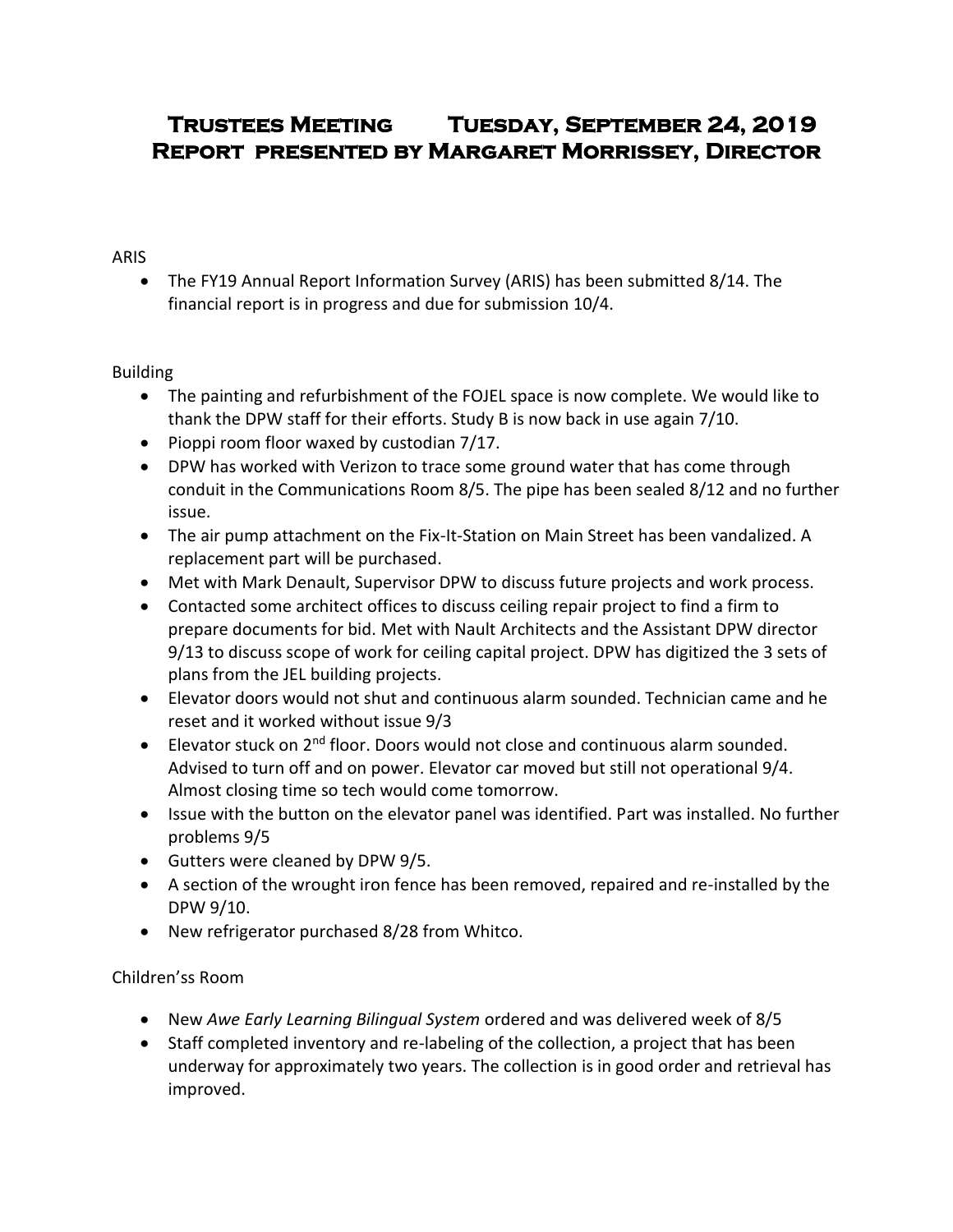- Katherine and Robert Oakes presented a creative writing and storytelling workshop 8/13. There were 11 in attendance. The presenters read stories, talked about how to create a story and had the children illustrate and write a story themselves and present to the audience. The program finished with an original song. This workshop was supported by an LCC grant from the Southbridge Cultural Council.
- Creature Teachers presented their animal show on Monday, August  $12<sup>th</sup>$ . Animal programs are our most popular offering and this event was no exception.
- The Friends of JEL sponsored a series of three food related programs to coincide with the Summer Food Service. The guest speakers were Couet Farm and Fromagerie, Mustard Seed Microfarm and Nick Dellasola, beekeeper.
- Story Times have resumed. The Friday morning is more popular than the Wednesday offering.
- The Wednesday early-release day (1 hour) has seen a slight increase in traffic in the Children's Room but not for the middle/high students.
- Large scale re-organization of the collections has been completed. It is hoped that the new look will promote the books.
- Children's Librarian attending Open House at West Street School 9/11.

| 6-19-19 to 6-25-19            | Total | 6-25-19 to 7-3-19                                                                                    | <b>Total</b> | 7-5-19 to 7-16-19            | <b>Total</b>   |
|-------------------------------|-------|------------------------------------------------------------------------------------------------------|--------------|------------------------------|----------------|
| Crafty Wednesdays             | 51    | <b>Crafty Wednesdays</b>                                                                             | 27           | <b>Crafty Wednesdays</b>     | 62             |
| <b>Story Time</b><br>Thursday | 21    | Story Time Thursday                                                                                  | 17           | Story Time Thursday          | 15             |
| Tinkering                     | 5     | Tinkering                                                                                            | 2            | Tinkering                    | $\overline{7}$ |
| <b>Construction Crew</b>      | 27    | <b>Construction Crew</b>                                                                             | 16           | <b>Construction Crew</b>     | 26             |
|                               |       | <b>Couet Farms</b>                                                                                   | 25           | Debbie O' Carroll            | 41             |
|                               |       | Maggie the Clown<br>(instead of the<br>advertised Bounce<br>House) [Funded by the<br>Borgatti Trust] | 61           | Mustard Seed Micro farm      | 16             |
|                               |       |                                                                                                      |              | Turtle Rescue League         | 19             |
|                               |       |                                                                                                      |              | Nick Dellasola<br>Bee Keeper | 23             |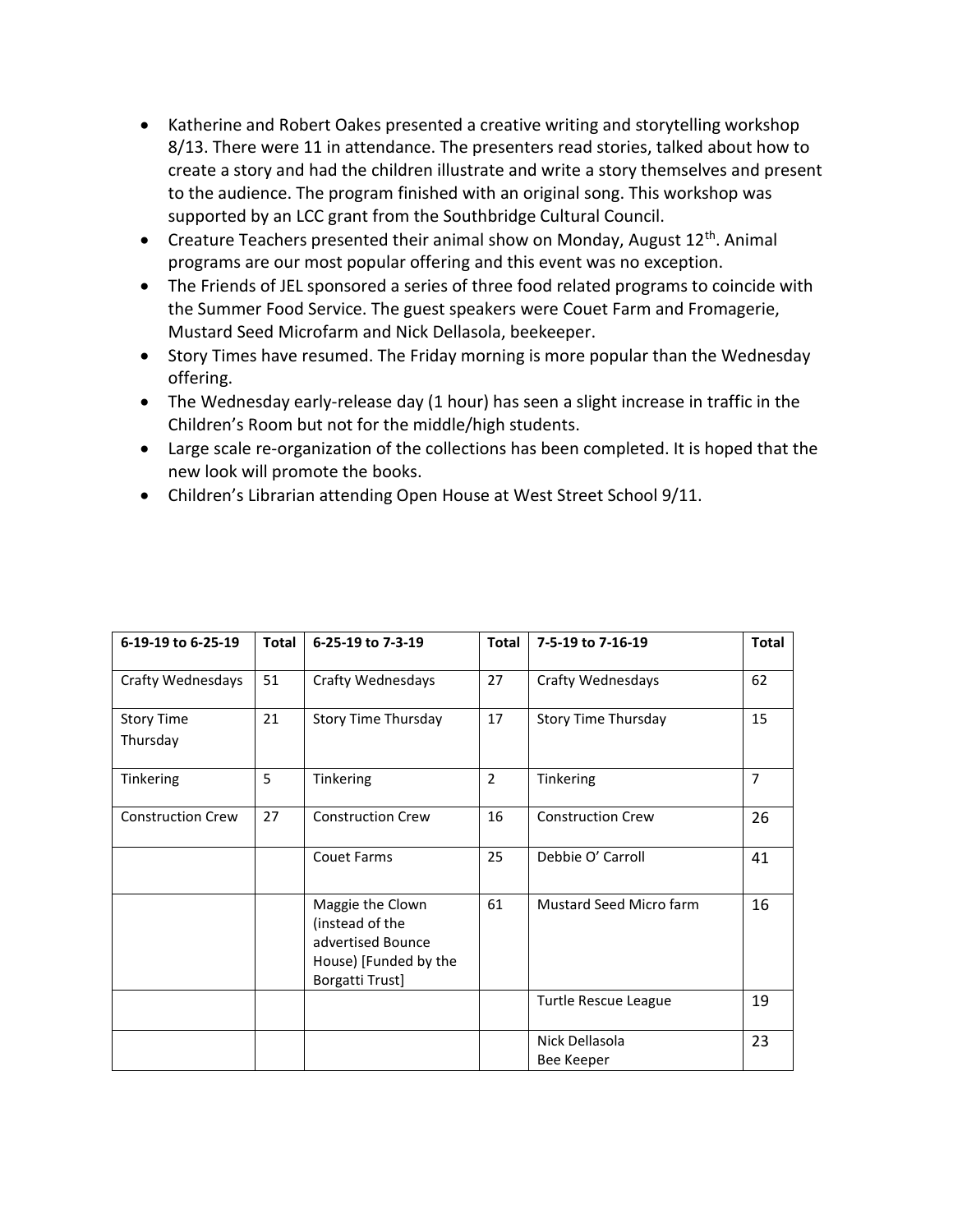| 7-31-19 to 8-13-19       | <b>Total</b> | 8-14-19 to 8-27-19       | <b>Total</b>   |
|--------------------------|--------------|--------------------------|----------------|
| Crafty Wednesdays        | 68           | <b>Crafty Wednesdays</b> | 37             |
| Tinkering                | 3            | Tinkering                | $\overline{2}$ |
| <b>Construction Crew</b> | 22           | <b>Construction Crew</b> | 14             |
| <b>Creature Teachers</b> | 51           | <b>STEAM</b>             | 4              |
| Robert and Katherine     | 16           |                          |                |
| Oakes (LCC Grant)        |              |                          |                |
| <b>STEAM</b>             | 7            |                          |                |

Collection Development

 New video games ordered for the various platforms. Switch games are being purchased as they become available, to support the two new Switch consoles that we have (library use only).

#### Grants

 Most of the presentations this summer were sponsored by LCC Grants from the Southbridge Cultural Council, Borgatti Trust Fund and the Friends of JEL.

## Meetings

 Attended the special meeting called by the Town Manager to discuss the environmental issue at Town Hall. The meeting was hosted at JEL 6/17.

Meeting Room Usage

- On Thursdays the Pioppi Room will be used for a Tai Chi group from the Senior Center for the duration of the *Cops N Kids* program.
- HiSet/GED classes have resumed on Mondays and Wednesdays, offered by Webster Dudley Adult Literacy

## Outreach

- Met with Jasmin Rivas of the *Twenty First Century* program, on 8/19, to finalize details of the Tuesday programming that will be offered to this enrichment program, 3:30 pm to 4:30 pm, at the library.
- Previously staff had met with Margo Ferrick and Maureen Gullekson of the School administration to discuss the resources available to students on the early release Wednesday when the faculty is having professional development training.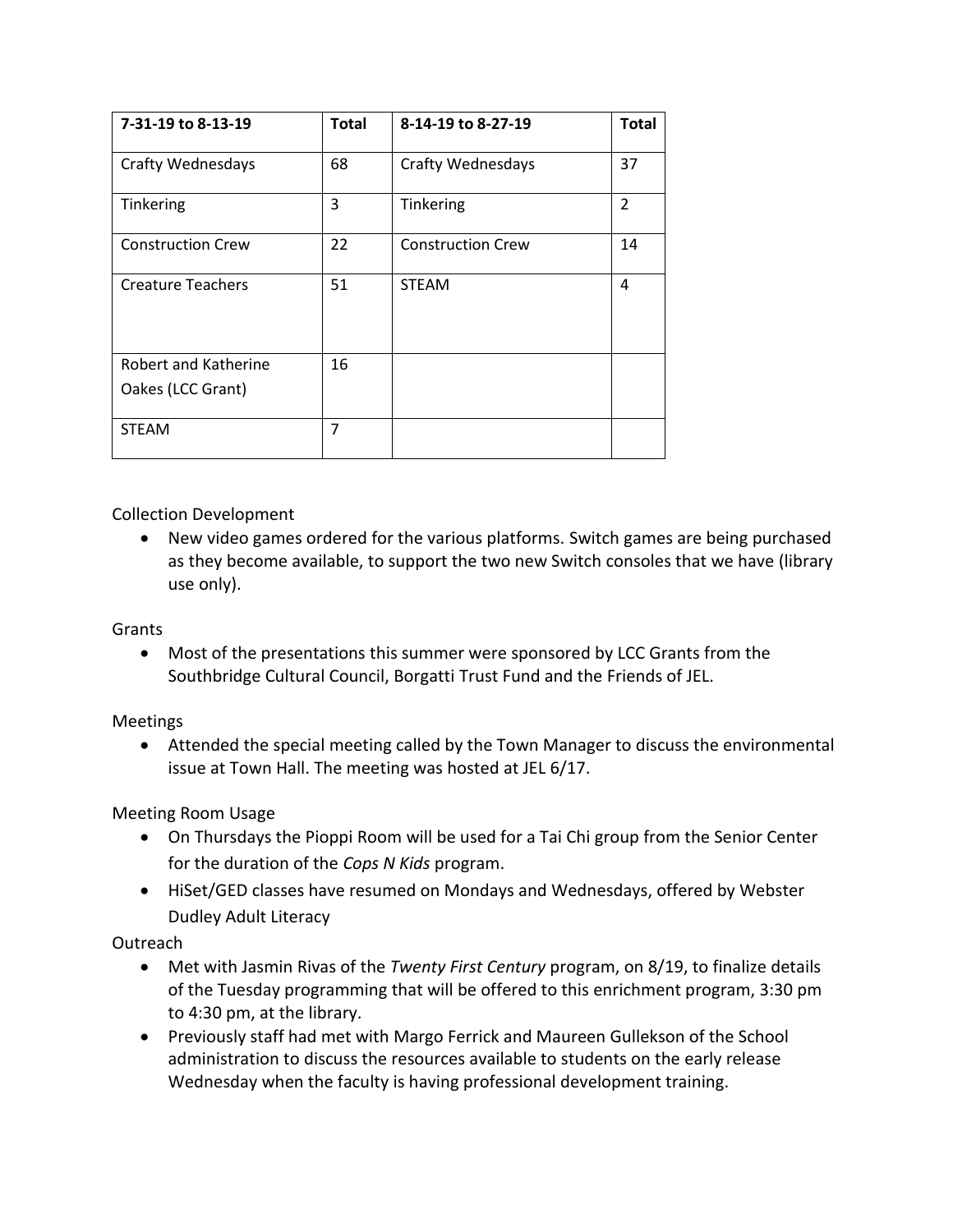- Presented at the New Teacher Orientation at the Southbridge Middle School 8/20, along with Severina Rios, Rosemary Scrivens and Tia Paradis. SCTV recorded the event. It was an excellent opportunity to meet the teachers and promote the services and resources that are available.
- Mary Wollstoncraft Shelley's birthday was honored with a display on 8/30

Proctoring

• Request from a local student attending University of Houston to proctor exam. Liaising with the university to facilitate.

Programs

- Thursday, June 20: Dino Tata presented to a group of 10 attendees on the 1969 moon landing. Program was recorded by SCTV and uploaded to You Tube.
- Tuesday, June 25 & July 2: The Tuesday knitting and handwork program drew 37 attendees for both sessions
- Thursday, June 27: The 14<sup>th</sup> *Pride in Southbridge* presentation by local scholars of the LGBTQ+ Worcester project presented to 9 attendees. Program was recorded by SCTV for later access on You Tube.
- Monday, July 2: The book club saw 7 attendees at this month's meeting
- Summer Reading BINGO began on June 24<sup>th</sup>. Prizes for adults and teens were set up in display cases, and bingo sheets were distributed to interested readers
- Tuesday, June 25, Set up informational book display for *National PTSD Awareness* Day, on June 27th
- Tuesday, June 25 Set-up book display celebrating the work of Carnegie Medal Winner Elizabeth Acevedo
- Tuesday, June 25 hosted the Harrington Hospital mobile unit on Main Street.
- Monday, July 1, Set-up book display for Independence Day.
- Created summer reading list, along with lexile measures, for Southbridge Middle School (grades 6-8) and shared with Communications Specialist at SMHS. List will be posted on SMHS website after approval. Books were updated in catalog and shelved accordingly in the main hall. (7/1)
- Knitting group met on 7/9 and 7/16 with 48 in attendance.
- Offered a drop-in beading craft program for tweens/teens on July  $11<sup>th</sup>$ .
- $\bullet$  Artist reception for Isabella Maulf on July 11<sup>th</sup>. Eleven people attended
- Drop-in maker space for tweens/teens to paint a model of the solar system in honor of Apollo 11 launch on July 16.
- 39 Knitters met on these 7/23 and 7/30 for the two hour weekly drop-in event.
- Only 2 people attended the movie screening of *Replicas* on Thursday, July 18
- Mark Mandeville and Raianne Richard concert 7/25 sponsored by the Cultural Council. The show was recorded for You Tube.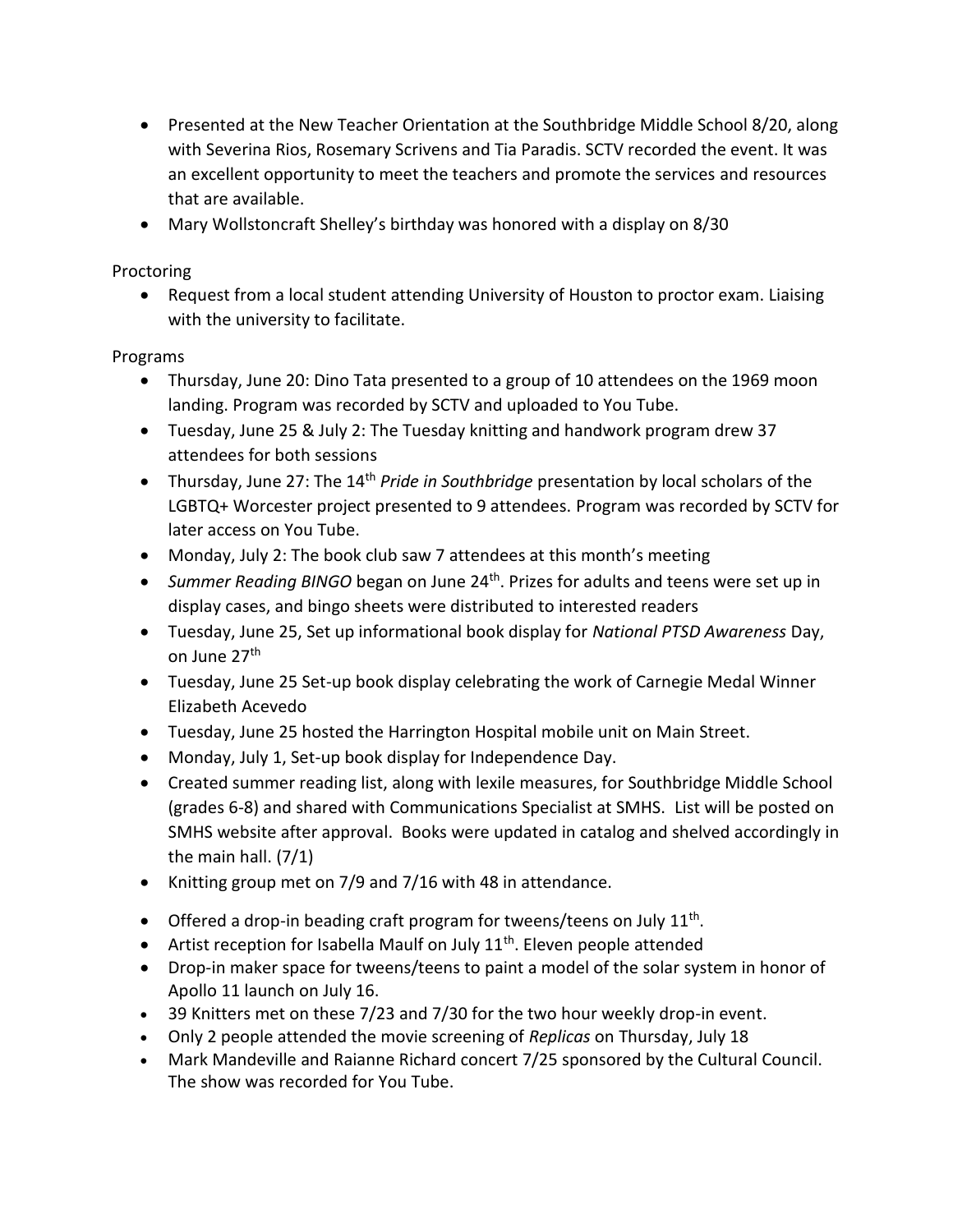- The knitting group continues to attract a large group of participants on a weekly basis, averaging 25 attendees.
- The amateur astronomy presentation by Zach Moseley on 7/31 was fascinating. The event was covered by the *Southbridge News* and recorded for the SCTV/JEL You Tube channel. It is now available for viewing.
- Sylvia Bicki's textile portrait exhibit drew  $50+$  guests for her reception  $8/1$ . The exhibit is on display during library opening hours throughout the month.
- The Monthly Book Club discussed *Manhattan Beach* by Jennifer Eagan 8/5. There were four in attendance.
- *The Cloverfield Paradox* was the movie screened 8/8.
- The knitting group had a total of 42 participants on 8/20 and 8/27. The group is hoping to offer a workshop during the Tuesday *Twenty First Century* events – a partnership between the library and the school department, starting October 1.
- Singer/Songwriter Gracie Day performed on 8/15 and there were 25 audience members.
- Rick Hamelin of Pied Potter Hamelin presented a 90-minute program on the *Librarian and the Saturday Evening Girls* – a little-known pottery workshop and collective in Brighton MA.
- Hispanic Heritage Month is being celebrated in September. The featured artists are Arte Latino New England, based in Providence, RI. The artists displaying their work include: Tamara Diaz (Cuba), Jose Ramirez (Dominican Republic), Helen Santana (Domician Republic), Saul Ramos, Mayra Martinez, Carlos Jovani, Lydia Perez (Puerto Rico). During the reception on 9/5, a dramatic reading from the poetry of Julia de Burgos was given by Maritza Martell and a demonstration of the bomba and plena dances by Itza Serrano.
- Knitting group Tuesday gatherings had 36 attended over two session 9/17
- *Women in Traditional Music* presented by Banjo Blue and 27 attended. The event was held on 8/29 and funded by an LCC grant. SCTV was present to record for uploading to cable and You Tube.
- *Vejigante-Mask Making* workshop for teens offered as a drop-in creative opportunity all month.
- Book Club reading *Before We Were Yours* By Lisa Wingate. There were five participants. 9/5
- Library Box Office screening: *At Eternity's Gate* 9/12

Promotions Book displays

- 59<sup>th</sup> anniversary of the release of Harper Lee's novel "To Kill A Mockingbird" (July 8)
- $\bullet$  50<sup>th</sup> anniversary of the Moon Landing (July 20)
- July 24: Set up book display on the 54th anniversary of Bob Dylan's "electric" performance at the Newport Folk Festival.
- A book display was created on 8/6 in tribute to Nobel Laureate Toni Morrison who passed away the previous day.
- In September we will be focusing on *National Suicide Prevention Awareness Month* and *Banned Books Week* as well as promoting the community to sign up for library cards. As has been our tradition we will be celebrating Hispanic Heritage Month too.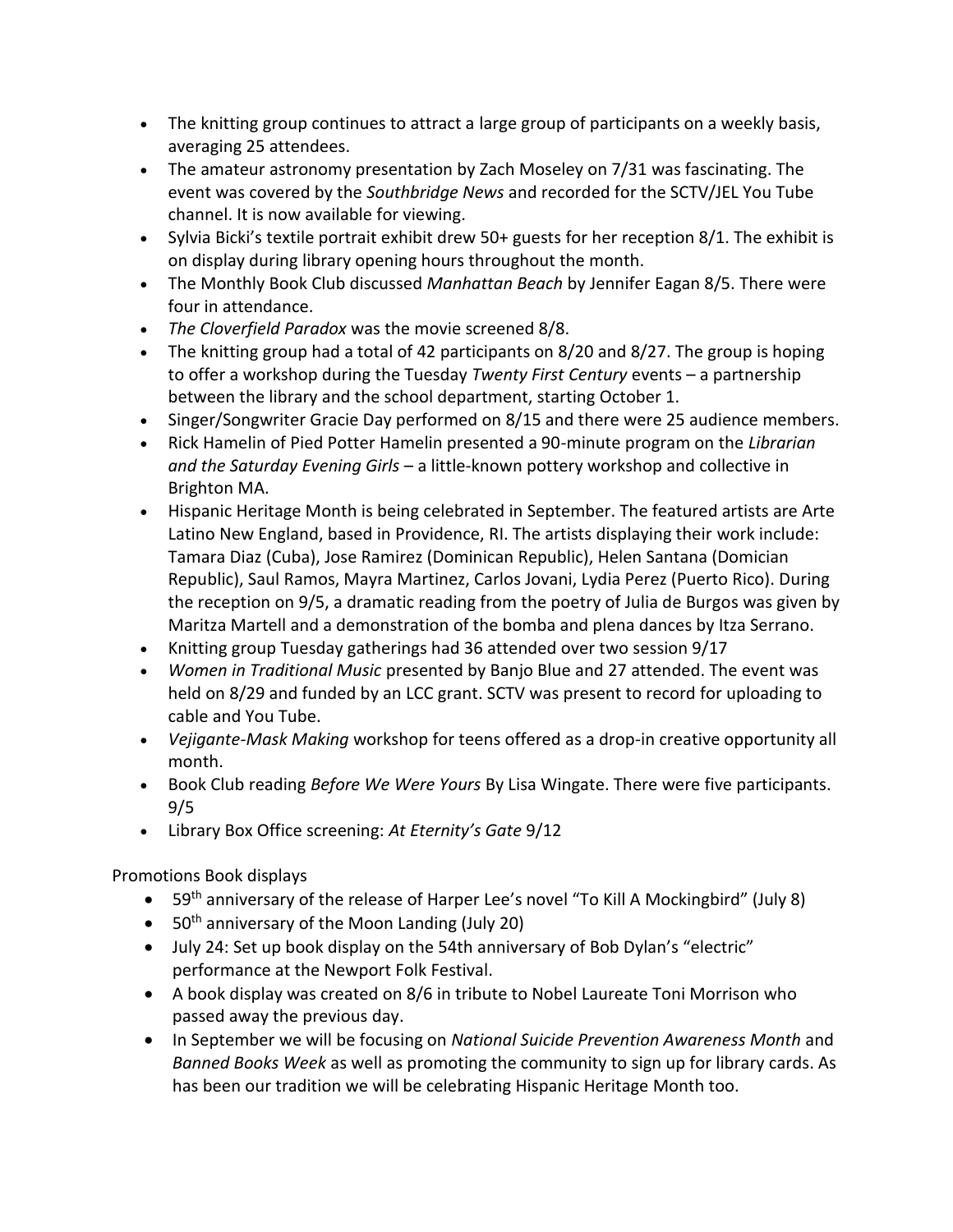- o National Suicide Prevention Month
- o National Grandparents Day, celebrated 9/8
- o National Library Card Sign Up month
- o National Dot Day 9/13
- o Banned Books Week
- $\degree$  9/11 18<sup>th</sup> anniversary

Safety and Security

- Police officers checked in with staff and conducting walk-throughs in the building, many times during the reporting period.
- Patron behavior a concern 7/15. Police contacted.
- On 7/18 a patron came in to report that a man was face down on the grass by the bench on the side of the building. A staff member ran outside to check, and the man was sleeping. The man was provided with information as to where to get emergency shelter and food.
- One of the external security cameras had something thrown at it by a young man, to change the view position. The person involved was spoken to 8/3.
- Patron is taking the library copy of the Telegram and not returning it. Observed on a few occasions. The six weeks holdings of this title is incomplete, as a consequence.
- Patron informed staff that a swastika was drawn on the paper towel dispenser in the bathroom. Staff removed it immediately 8/12.
- The PD provided the staff with an updated Class 3 Sex Offenders list. It is posted on the official notice board.
- A nip bottle was found on the shelf 8/26 and disposed of.

School Department/21<sup>st</sup> Century Program

- Starting in October, the library will be offering a series of programming throughout the school year on Tuesday afternoons for one hour. A curriculum was developed by Stephanie, Adult Services Librarian. The focus is on STEAM
- The early dismissal on Wednesdays to facilitate staff development has not had a perceptible increase in visitors to JEL.

Stuff the Bus

 Once again, the community came through with generous donations of school supplies for the students. Catholic Charities runs this drive annually and the library is pleased to be one of the collection points in the community.

Summer Food Service

 We are continuing to see 20-30 people for lunch each day. The menu choices are popular with the kids. We appreciate the efforts the Food Services staff and their continued cooperation.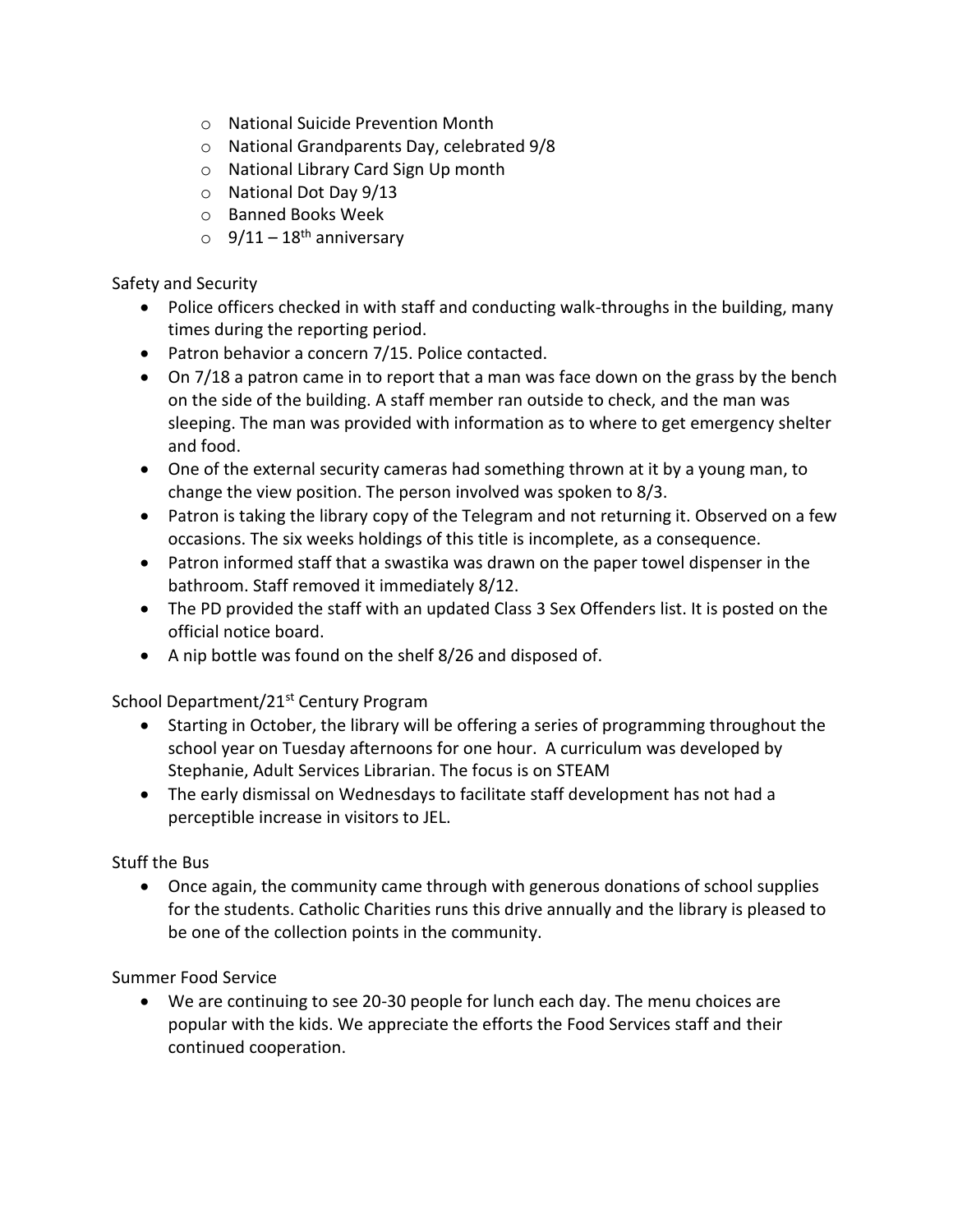Tax Abatement Personnel

 All five participants have completed 50 hours or more in the program. One of the participants has already completed the program but continues to come to JEL as a volunteer.

Technology

- Browsers on all the public PCs, along with Adobe and Java. Updated the Envisionware license on the Management console, all set for a year.
- Power outage on Saturday afternoon (approx. 3:30 pm). A staff member responded to "Trouble" fire alarm. Experienced some issues requiring rebooting of computers and server.
- Staff training and testing MUNIS: the new financial software.
- C/WMARS technician updated the WiFi printing. Patrons may now print directly from their digital devices. 7/3
- Issues with the modem. C/WMARS was able to reconnect us to the network with the minimum of down-time.
- All of the computers public, catalogs, staff and the laptop have all been updated with anti-virus from Faronics. This is a cloud based service. The public PCs will automatically run updates on 70+ apps and Windows each week at a scheduled time. All 27 computers can be centrally updated from the cloud console now.
- Issue with Public Web Browser on computer on mezzanine floor is fixed.
- New cable box for TV in Pioppi Room.
- Stephanie Cyr and April Denault created a promotional video of our library card-carrying robot: Elvis P. Bottley. It has been uploaded to You Tube, Facebook and Southbridge Cable.

Teens

- Held a drop-in moon lander craft program for tweens/teens on Thursday, July 18. 10 attendees participated.
- Held a drop-in star clock craft program for tweens/teens on Thursday, July 25. 5 attendees participated.
- Set-up a drop-in maker space for tweens/teens where they could paint a model of the solar system. In honor of the *Apollo 11* launch on July 16. The planets continue to be painted on a steady basis.

**Training** 

- Three staff attended the MUNIS training offered by the Finance Office personnel.
- WRTA travel trainer, Tess Sebastian provided staff with an overview of the service and included the recent extension of the route to Big Bunny Plaza 7/8
- Staff have attended training in the MUNIS financial software  $8/14$  and  $8/1$